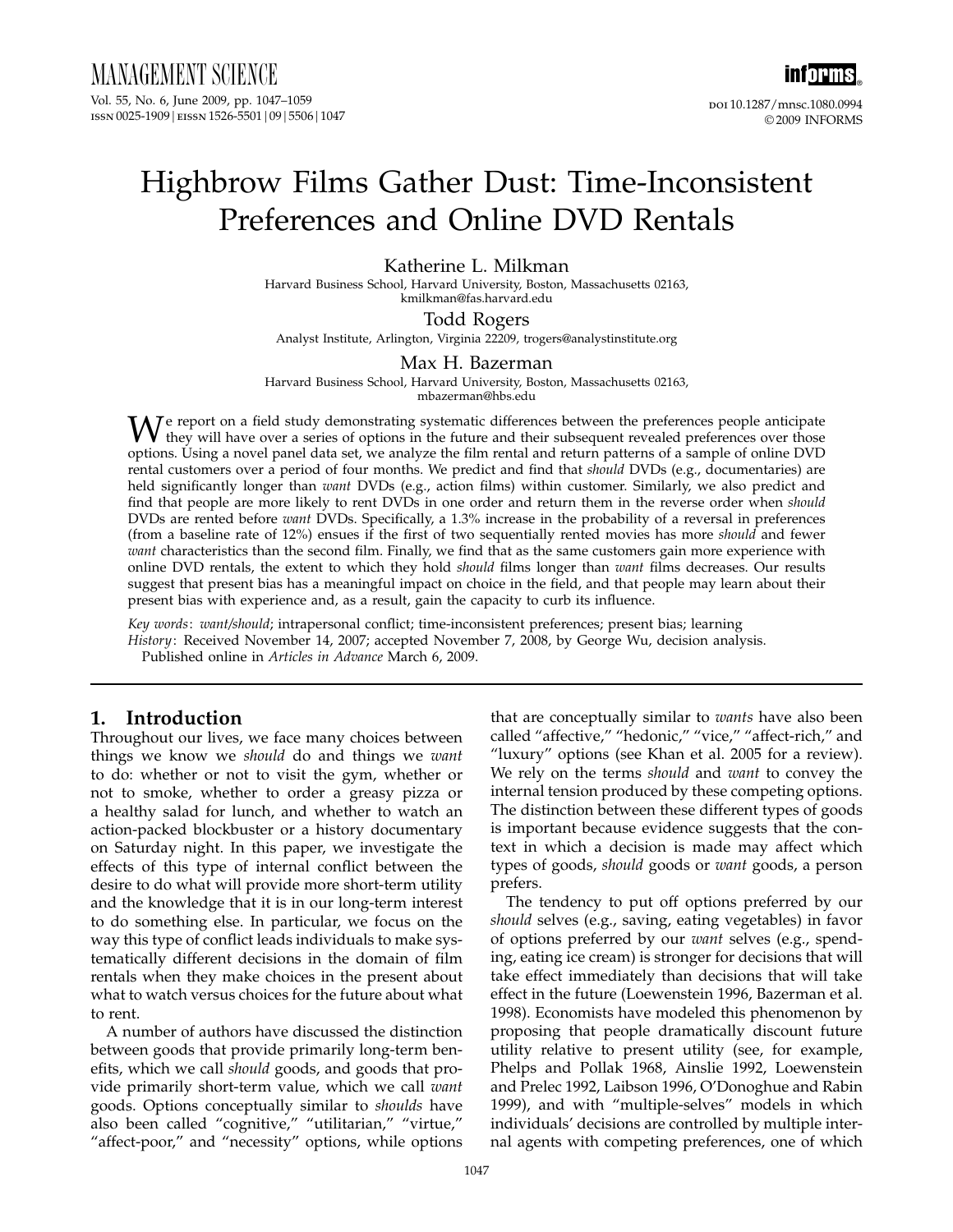optimizes over a longer time horizon than the other and is more likely to control choices that are made for the future than the present (see, for example, Thaler and Shefrin 1981, Read 2001, Fudenberg and Levine 2006). In this paper, we empirically test for the timeinconsistent preferences that these models of present bias predict people will demonstrate when making repeated choices over the same set of goods, ranging from extreme want goods (items with only shortterm benefits) to extreme should goods (items with only long-term benefits), when some decisions will take effect in the present and some will take effect in the future.

Evidence that people prefer want options over should options more frequently when making choices about the short run rather than the long run has been found in numerous domains (Oster and Scott Morton 2005, Wertenbroch 1998, Rogers and Bazerman 2008, Read and van Leeuwen 1998, Milkman et al. 2008b), including that of film rentals in a laboratory setting (Read et al. 1999, Khan 2007). To extend the study of the impact of present bias on people's preference rankings of want and should options beyond the laboratory, we obtained a novel panel data set containing individual-level information about consumption decisions over a period of four months from Quickflix®, an Australian online DVD rental company. This data set comes from a domain in which individuals make rental choices for the future and consumption choices for the present from a set of goods that range from extreme should items (highbrow films) to extreme want items (lowbrow films). Repeated observations of the same individuals over time allow us to investigate both whether customers exhibit present bias and whether they learn to reduce their present bias with experience.

To test the theory that people exhibit present bias in the domain of film rentals, we begin by scoring the films in our data set on the spectrum from should to want items. We then use our rental data to test and confirm the hypothesis that the same Quickflix customer holds films longer the closer the films fall to the should end of the want/should spectrum. We also test and confirm the hypothesis that when customers rent two sequential films, the first of which has more should and fewer want characteristics than the second film, they are more likely to reverse their preferences (watching and returning the films out of order) than when they rent a movie with more want and fewer should characteristics first. Both of these hypotheses stem from the combination of a model of consumers as present biased and our definition of relative should and want goods. We thus interpret our findings as evidence that people exhibit present bias in the field when making decisions about film rentals. Finally, we address and attempt to rule out a number

of alternative explanations for our findings. One set of analyses designed to rule out alternative explanations for our results reveals that consumers reduce the extent to which they hold films that fall closer to the should end of the want/should spectrum longer than other DVDs as they gain rental experience. This suggests that people learn about their present bias over time and that the effects we detect are unlikely the result of "optimal" decision-making strategies.

The remainder of this paper is organized as follows. In §2, we review the relevant literature on timeinconsistent preferences and clarify the origins of our hypotheses. In §3, we describe our data set and methods for rating films along the spectrum from should to want. We present the results of our analyses and discuss alternative explanations for our findings in §4, and present our conclusions in §5.

# 2. Past Research on Time-Inconsistent Preferences

A considerable literature on time-inconsistent preferences has developed since Strotz (1956) pointed out that people exhibit more impatience when making decisions that will take effect in the short run rather than the long run. Loewenstein and Thaler (1989), Ainslie (1992), O'Donoghue and Rabin (1999), and Frederick et al. (2002) provide partial reviews of the literature on intertemporal choice, and Milkman et al. (2008a) review the literature on the context effects that have been shown to alter people's preferences for should versus want options.

Evidence from numerous laboratory studies indicates that consumers exhibit present bias when making choices about money (McClure et al. 2004, Thaler 1981, Kirby and Herrnstein 1995, Kirby and Marakovic 1996, Kirby 1997), lottery tickets (Read et al. 1999), relief from pain and irritation (Solnick et al. 1980, Navarick 1982, Trope and Fishbach 2000), films (Read et al. 1999, Khan 2007), and foods (Wertenbroch 1998, Khan 2007, Read and van Leeuwen 1998), among other things. Models of present bias have also been tested and confirmed in the field in the domains of gym attendance (Malmendier and Della Vigna 2006), magazine newsstand and subscription pricing (Oster and Scott Morton 2005, Wertenbroch 1998), savings behavior (Angeletos et al. 2001, Ashraf et al. 2006), and supermarket quantity discounts (Wertenbroch 1998). Past field studies, however, have not directly tested whether people's preference rankings over a set of goods in advance of consumption are systematically different from those at the time of consumption, as predicted by a combination of a model in which consumers dramatically discount utility from future periods and our definition of want and should options.

For a number of reasons, it is empirically difficult to test models of consumers as present biased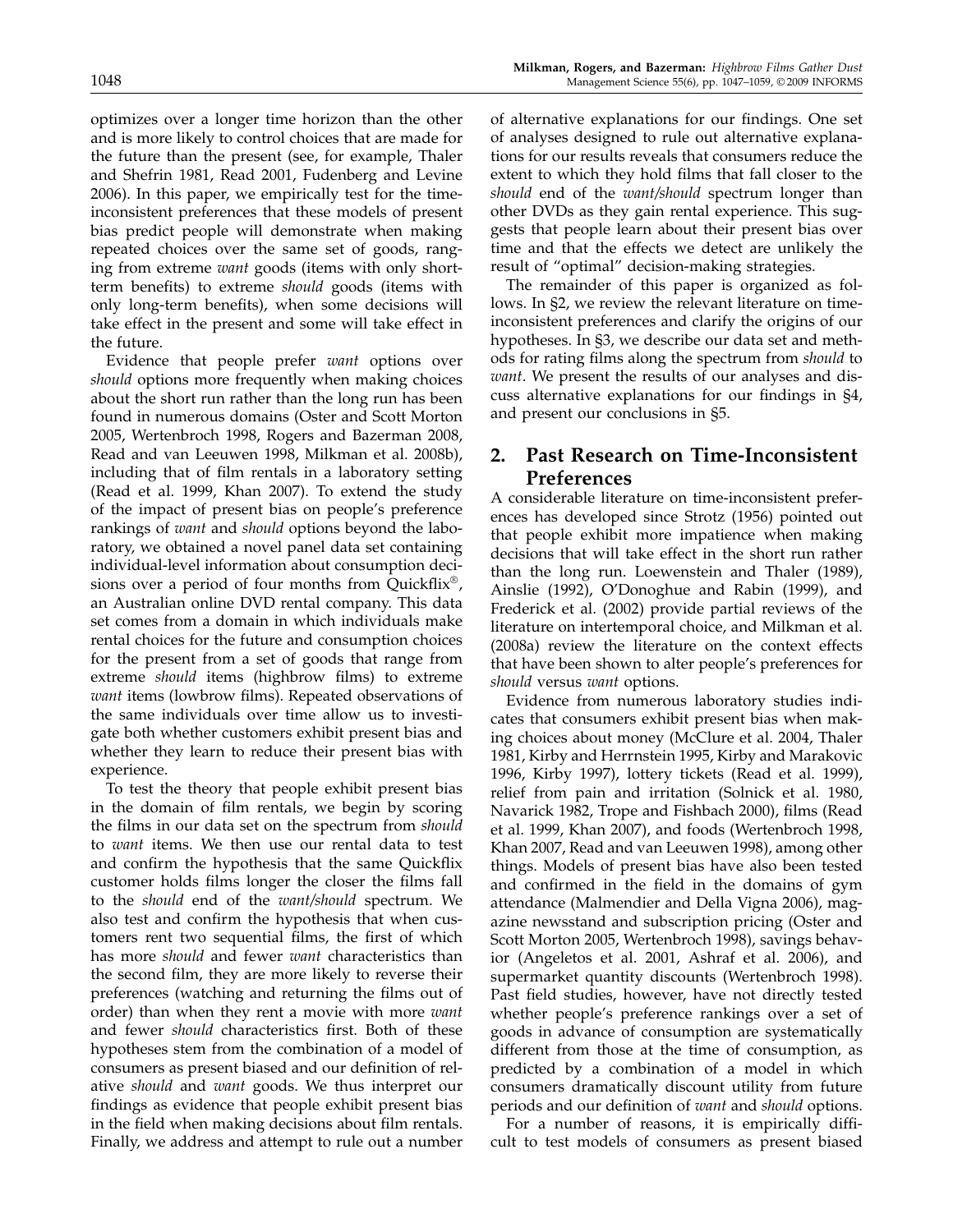outside the laboratory. A direct test of any such model requires a data set containing information about the consumption decisions of the same consumers over time, where different decisions take effect at different points in the future. Past field studies have overcome the hurdle of obtaining individual-level consumption data over time in the domains of savings behavior and gym attendance. Partnering with a bank in the Philippines, Ashraf et al. (2006) offered commitment savings products to a subset of the bank's former clients. They confirm (for female subjects) the prediction that consumers who exhibit more present bias on hypothetical questions are more likely to take up commitment devices. Ashraf et al. (2006) track individuals' take up of a savings commitment device as well as the amount those individuals save in their bank accounts over a 12-month period. Malmendier and Della Vigna (2006) employ a panel data set to examine individual-level gym attendance and contract types over a three-year period at several health clubs. They find that present bias explains the popularity of flatfee contracts among gym customers who could have saved money by paying per visit. Although neither of these studies employs data that would permit the identification of explicit reversals in preferences at the within-subject level, both test predictions of models of present bias in the field at the within-subject level. Both studies also examine the choice of whether or not to engage in a should behavior, but not the way in which people dynamically change their preferences over a set of options ranging from those with more want characteristics to those with more should characteristics, which is the phenomenon examined in this paper.

Tests of the hypothesis that individuals are present biased using between-subjects data are less challenging to perform in the field than tests employing within-subject data. Angeletos et al. (2001) use data from the Panel Study of Income Dynamics to evaluate the relative performance of the competing hyperbolic and exponential time-discount function models. Compared with the exponential discount function, which does not allow for present bias, they find that that the hyperbolic discount function, which models consumers as present biased, offers a better approximation of the data on household liquid wealth, credit card borrowing, and changes in consumption in response to predictable changes in income. In another between-subjects field study of present bias, Oster and Scott Morton (2005) examine the newsstand and subscription pricing of should and want magazines (which they call "meritorious magazines" and "magazines for which consumers might have a time-inconsistency problem," respectively). The authors find, as models of present bias predict, that should magazines have a higher subscription-to-newsstand price ratio than

want magazines. Finally, Wertenbroch (1998) examines the quantity discounts applied to a matched sample of 30 virtue (should) and 30 vice (want) supermarket goods and finds that, consistent with models of present bias in which consumers are assumed to be sophisticated about their self-control problems, want goods are, on average, subject to steeper quantity discounts than should goods. He also estimates the price elasticity of demand for a sample of paired vice (want) and virtue (should) groceries using a year of supermarket scanner data. Again, consistent with models of present bias, Wertenbroch (1998) finds that demand for should goods is more price sensitive than demand for want goods. However, all of these studies are tests of the implications of models of present bias on outcomes that are one or more levels removed from individuals' actual choices.

In our study, we attempt to combine the approaches of Wertenbroch (1998) and Oster and Scott Morton (2005), who examine the implications of models of present bias in field domains where consumers are faced with ranking their preferences over a range of goods, with the approaches of Ashraf et al. (2006) and Malmendier and Della Vigna (2006), who use withinsubject data sets to test various predictions of models of present bias in the field. The central hypotheses of this paper and the domain of interest were inspired by Read et al. (1999), who conduct a laboratory experiment to show that when choosing a film for immediate consumption, people more often prefer movies with more want characteristics and fewer should characteristics than when selecting a film for delayed consumption. Others have hypothesized that online DVD rental customers might exhibit a tendency to hold highbrow films longer than lowbrow films (see Phillips 2006, Tugend 2006, Goldstein and Goldstein 2006), but none have presented empirical support for their conjectures. Our goal is to provide the first direct, within-subject field test of whether consumers exhibit present bias in a domain where their choice set includes options ranging from want to should items. In addition, we look for evidence that customers learn about their present bias as they gain experience.

Models of present bias suggest that, given a set of options, an option that provides more long-term benefits (a should option) will be relatively more attractive than an option that provides more short-term benefits (a want option) when a choice is made for the future than when that same choice is made for the present. Because the decision of which film from a collection to watch first (and thus return first) is a choice made over a set of options for the present, theories of present bias lead to the following hypothesis:

HYPOTHESIS 1A. The closer a film falls to the should end of the want/should spectrum, the longer a customer will postpone watching and thus returning it.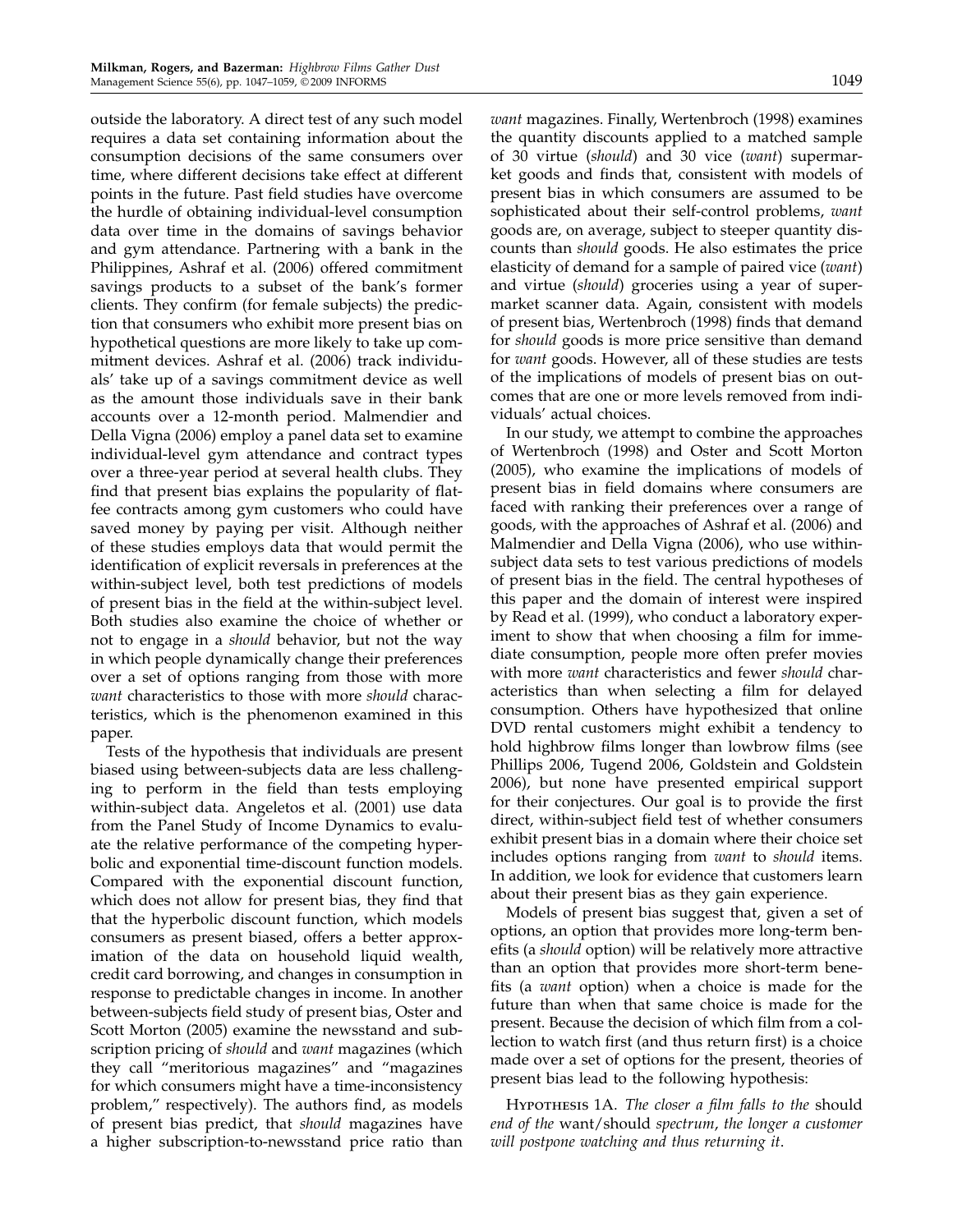Similarly, because the decision of which film to rent is a choice made for the future but the decision of which film to watch (and thus return first) is made for the present, theories of present bias lead to the following hypothesis:

Hypothesis 1B. The probability that a customer will return two sequentially rented films out of order increases as the first film rented becomes more of a should on the want/should spectrum relative to the second film.

Finally, in an attempt to rule out the possibility that individuals have a rational reason for holding more extreme should films longer than other films, we look for evidence that customers learn to reduce the extent to which they exhibit this tendency as they gain experience with online DVD rentals. If it were optimal for customers to hold more extreme should films longer than others, we would not expect experience to diminish this effect. Past research on commitment devices has shown that some people who exhibit present bias are sophisticated about their selfcontrol problems and willing to incur costs to reduce the effects of their present bias (Wertenbroch 1998, Ariely and Wertenbroch 2002, Ashraf et al. 2006). These results raise the question of whether people gain sophistication about their present bias through experience or whether sophistication is a stable trait. It has been demonstrated in a number of domains that people have the ability to learn from experience to reduce their decision-making errors (Lichtenstein and Fischhoff 1980, Erev and Roth 1998). As we address potential alternative "rational" explanations for our results, we look for evidence that as customers gain experience renting DVDs, they reduce the extent to which they procrastinate about watching films that fall closer to the should end of the want/should spectrum.

# 3. Methods

# 3.1. Data Set

We obtained a novel panel data set from Quickflix, the second largest online DVD rental company in Australia, containing information about the individual choices made by the company's customers between March 1, 2006, and June 30, 2006. Customers in the most popular Quickflix subscription plan pay a flat fee each month to hold three exchangeable films in their homes, and they may hold the movies they rent for an unlimited length of time without incurring late fees. To ensure that all customers in our data set are subject to the same incentives with regard to their film rental and return behavior, we conduct our analyses only on customers in Quickflix's most popular plan. Quickflix offers a selection of over 15,000 movie titles, and each customer maintains a "queue," or an ordered list of the movies she would like to rent. When a customer

returns one film, Quickflix immediately sends that customer the film listed at the top of her queue. When a customer's first choice is unavailable, the next highest film in her queue is sent instead. For a typical subscriber, the net turn around time for a film exchange is two days, and postage is paid by Quickflix.

Our data set includes the day-to-day records of people's film rentals and returns over a four-month period. Although our rental data set ends on June 30, 2006, we have records of the dates when each of the films rented during the relevant time period was returned. Quickflix also provided us with unique identifiers for each customer and with descriptive information about each film in its database. During the four-month period included in our data set, a total of 4,474 different customers participated in Quickflix's most popular three-at-a-time unlimited DVD rental plan, renting a total of 101,545 DVDs (an average of 22.7 per customer). On average, these customers held the DVDs they rented for 12 days, and 90% of movies were held between 4 and 32 days.

### 3.2. Assigning Films Continuous Should/Want Scores

To test our hypotheses about how films' positions on the should/want spectrum affect both (a) the order in which they are returned relative to the order in which they were rented and (b) how long it takes customers to return them, we must create a measure of the extent to which a film is a should versus a want. We first create separate scores for films on a should spectrum and a want spectrum and then subtract films' want scores from their should scores to measure where each film fits on the spectrum from an extreme should option to an extreme *want* option.<sup>1</sup>

To generate a measure of each Quickflix film's should minus want (SMW) score, we borrow data from a previous research project. For that project, 145 anonymous American volunteers who signed up to participate in online paid polls administered by Harvard Business School's Computer Lab for Experimental Research were paid \$15 to give should and want scores to a random sample of 60 films from a database of 1,040 movies. Raters ranged in age from 18 to 45, with an average age of 25, and 70% of raters were female. After being provided with concept definitions, subjects in this study were first asked to give 60 films want/(should) ratings ranging from 1 to 7 and

 $1$ <sup>1</sup> Through pretesting, we determined that the extent to which a film is a should film (based on how much long-term value it provides) is most easily evaluated distinctly from the extent to which it is a want film (based on how much short-term value it provides). However, the variable of interest in this study is where on the spectrum from an extreme should to an extreme want a film lies, which theories of present bias suggest will predict the extent to which it is preferred when choices are made for the future versus the present.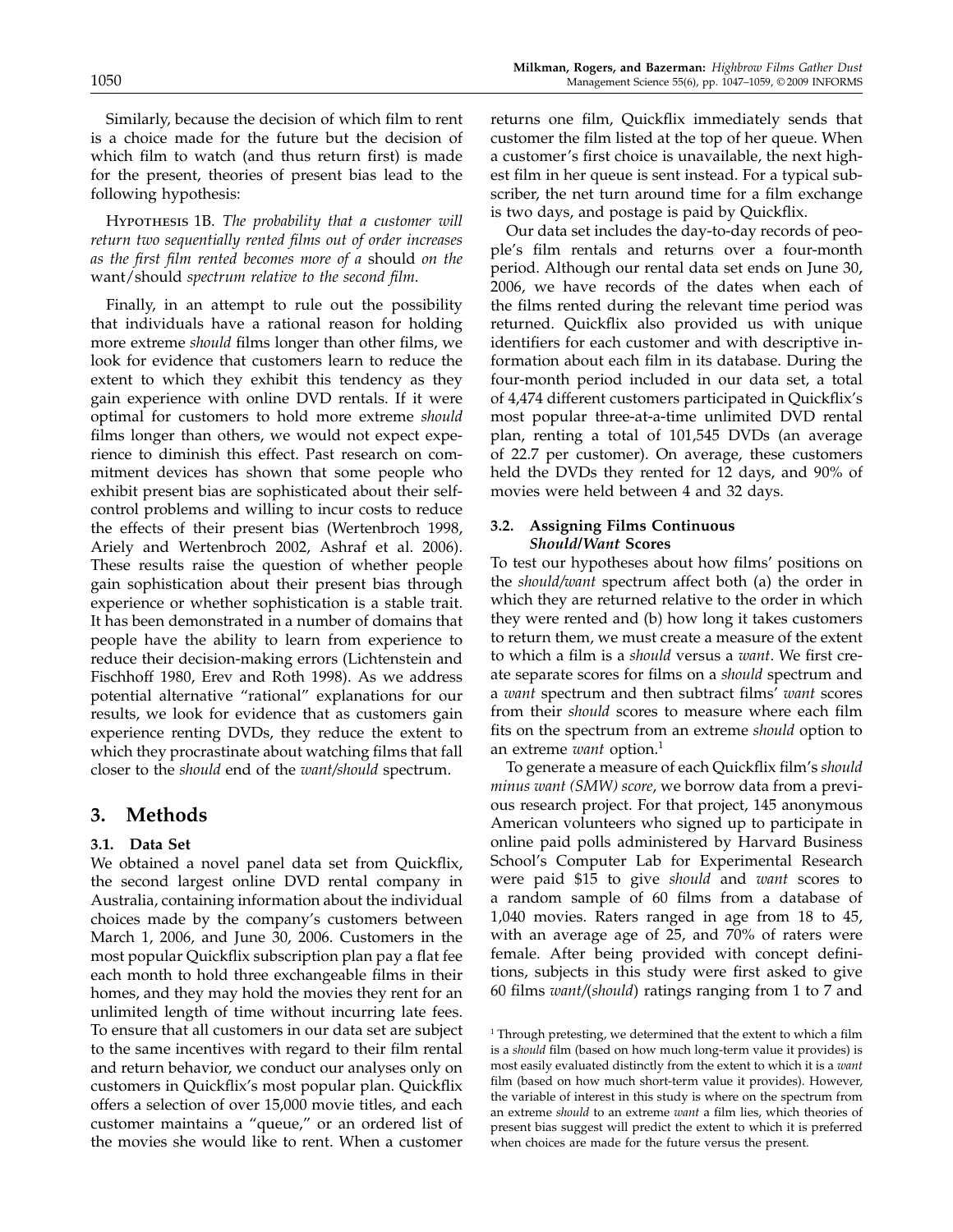were then asked to give the same set of 60 films should/(want) ratings ranging from 1 to 7 (see the online appendix, provided in the e-companion, $2$  for more details). The order in which subjects were asked to rate the 60 films was randomized, as was the sequence in which they provided should and want ratings (50% gave films should ratings first). Subjects saw the same information about a film that they would have seen if they had searched for it on the website of the American online DVD rental company Netflix. We provided subjects with an incentive to provide accurate ratings of films by paying them for performance. For each film a survey participant classified within one point of the average rating across respondents, her "accuracy score" was increased by one. The 20% of participants who received the highest accuracy scores received a \$10 bonus payment.

Five hundred of the 1,040 movies from this survey were also films in the Quickflix DVD rental database. Because the films subjects rated were randomly selected, these 500 films were rated by varying numbers of subjects. An average of 8.58 survey participants rated each film (standard deviation  $= 3.02$ ).

To confirm that subjects provided us with reliable ratings of the movies in our survey database, we conduct an analysis of inter-rater reliability. Because we are interested in quantifying each film's should minus want score, we first calculate this difference variable for each film-rater pair. If our survey ratings contain a meaningful signal, the SMW scores assigned by different survey participants to the same film should be more tightly clustered than the SMW scores assigned by different survey participants to different films. We run a one-way analysis of variance to compare ratings variation between films with ratings variation within films (Shrout and Fleiss 1979). An intraclass correlation of 0.21 and an estimated reliability of a film should minus want score mean of 0.70 confirms that our survey averages are reliable: should minus want scores vary significantly more between films than within films. To check that participants understood from our definitions of want and should movies that, for the most part, extreme should movies are not extreme want movies and vice versa, we examine the correlation between a movie's average want score and its average should score. This correlation is highly significant and negative ( $\rho = -0.22$ ,  $p < 0.001$ ) across the 500 films in our sample, suggesting that our raters grasped the relationship between a typical movie's want and should characteristics.

To validate these scores and ensure that the incentives we provided to subjects for performance did not bias their ratings, we hired five research assistants to assign each of the 500 films in our sample want and should scores. These research assistants were provided with the same concept definitions as our original subjects and the same information about each film, and the order in which they rated films was randomized. Our research assistants were each paid a flat fee of \$120 for their time with no bonus pay for "accuracy." The Cronbach's alpha across these five raters' should minus want scores for the 500 films in our sample was 0.64, indicating a good level of agreement (Nunnally 1967). The correlation between the average should minus want scores produced by our original 145 subjects and our five research assistants across the 500 films in our database was 0.68 ( $p < 0.001$ ). This high correlation between the two sets of ratings gives us confidence that paying subjects for performance did not harm the reliability of the survey data we collected on films' should minus want scores. It is also worth noting that none of the primary regression results presented in this paper differ meaningfully in magnitude or significance if we rerun our analyses using the ratings data obtained from research assistants instead of the data obtained from our online survey respondents.

To develop a should minus want score for each film in the Quickflix DVD library using the survey data from 145 subjects described above, we ran an ordinary least squares (OLS) regression to predict survey respondents' average should minus want scores of the 500 Quickflix films from our survey (see Table 1). We employed analytic weights in our regression to control for the fact that different numbers of subjects rated each film. The predictors in our regression include all of the quantifiable characteristics of a film that were provided to us by Quickflix: 21 genre dummy variables, the average subscriber's rating of the film, the number of years since the film was released in theatres, the number of days since the film was released on DVD, dummy variables indicating the film's OFLC rating, $3$  the number of characters in the film's title, and the number of other films in the Quickflix rental database that were released by the same studio. Regression (1) in Table 1 explains 44% of the variance in films' average should minus want scores.

We extrapolate from our sample of 500 films to the 17,258 films in the Quickflix movie database and give each film an SMW score based on the coefficients in regression (1). According to this classification scheme, the movie with the lowest SMW score in our database is The Story of Ricky, a violent, futuristic, sci-fi horror film from 1991, and a film that seems intuitively likely

<sup>&</sup>lt;sup>2</sup> An electronic companion to this paper is available as part of the online version that can be found at http://mansci.journal.informs. org/.

<sup>&</sup>lt;sup>3</sup> The Australian Office of Film and Literature Classification (OFLC) provides films with ratings based on the offensiveness of their content (http://www.oflc.gov.au).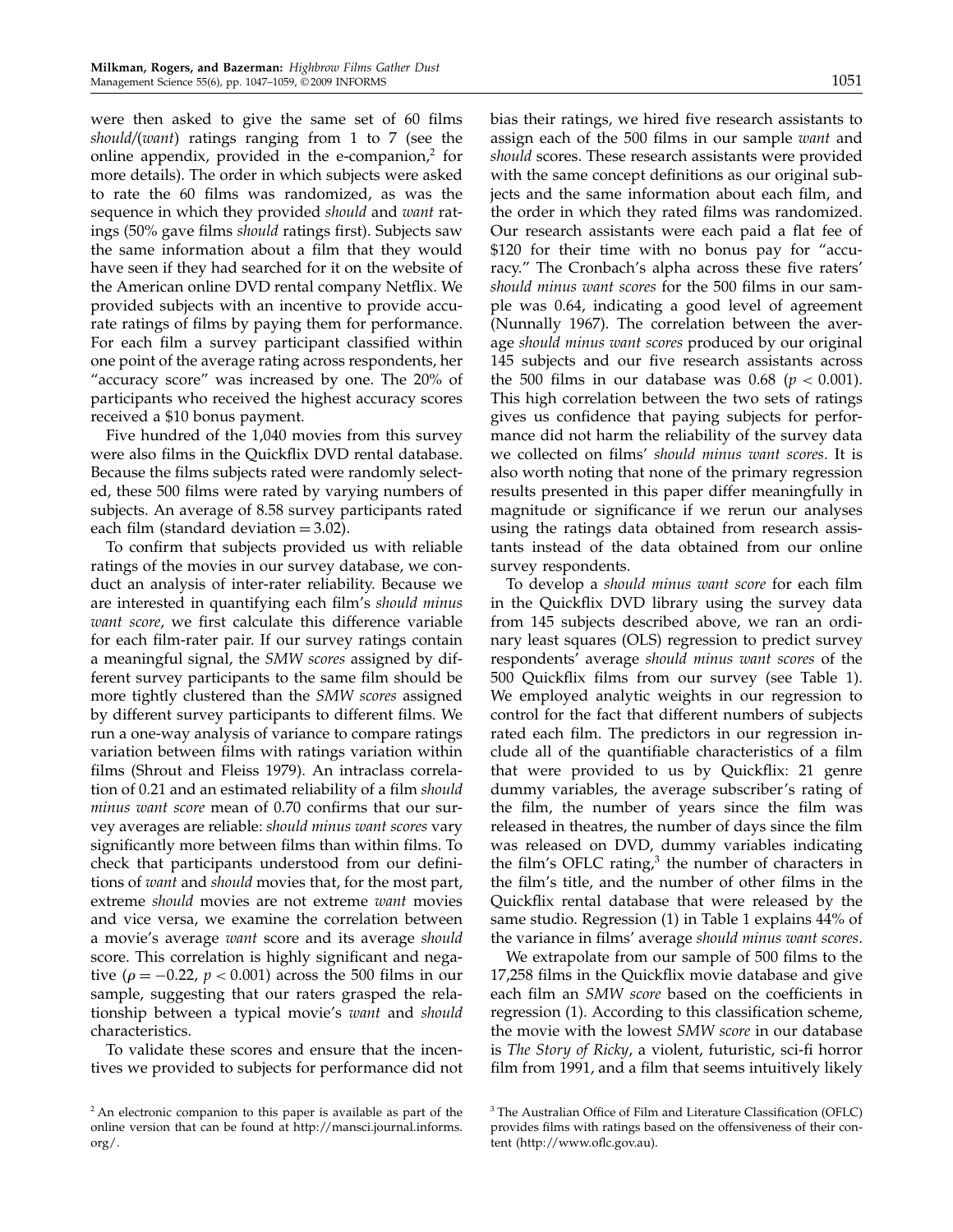#### Table 1 Predicting a Movie's Average SMW Score

|                                                                                          | Average SMW score<br>from survey<br>(1) |
|------------------------------------------------------------------------------------------|-----------------------------------------|
| Intercept                                                                                | $-0.6128$                               |
| Number of characters in film title $\times$ 10 <sup>2</sup>                              | $-0.5069$                               |
| Number of films released by same<br>studio in Quickflix library $\times$ 10 <sup>3</sup> | 0.6732                                  |
| Average user rating of film $\times$ 10 <sup>2</sup>                                     | 0.5435                                  |
| Years since film's release in theaters                                                   | $0.0216***$                             |
| Days since film's release on DVD $\times$ 10 <sup>4</sup>                                | 0.5400                                  |
| Film rated R                                                                             | $-1.4142***$                            |
| Film rated PG                                                                            | $-1.1275**$                             |
| Film rated MA                                                                            | $-0.9434**$                             |
| Film rated M15                                                                           | $-0.9854$                               |
| Film rated M                                                                             | $-1.1670***$                            |
| Film rated G                                                                             | $-0.9747**$                             |
| Action film                                                                              | $-0.3636**$                             |
| Adventure film                                                                           | $-0.0448$                               |
| Anime film                                                                               | $-1.0729***$                            |
| Arthouse film                                                                            | 0.0331                                  |
| Australian film                                                                          | 1.1523                                  |
| Children's film                                                                          | $-0.7641**$                             |
| Comedy film                                                                              | $-0.8284***$                            |
| Crime film                                                                               | $-0.7289***$                            |
| Documentary film                                                                         | 1.9466***                               |
| Drama film                                                                               | $0.4830***$                             |
| Family film                                                                              | $-0.5135**$                             |
| Fantasy film                                                                             | $-0.2983$                               |
| Foreign film                                                                             | 0.3406                                  |
| Horror film                                                                              | $-1.0109***$                            |
| Lifestyle film                                                                           | 0.1081                                  |
| Music film                                                                               | $-0.0772$                               |
| Performance film                                                                         | $-0.8155$                               |
| Romance film                                                                             | $-0.5658***$                            |
| Science fiction film                                                                     | $-0.6727***$                            |
| Sports film                                                                              | $-0.5500$                               |
| Television film                                                                          | $-0.4422**$                             |
| Thriller film                                                                            | $-0.5886***$                            |
| Analytic weights                                                                         | Yes                                     |
| <b>Observations</b>                                                                      | 500                                     |
| R <sup>2</sup>                                                                           | 0.4392                                  |

Notes. Column (1) reports the OLS coefficients from regressions of the average should minus want scores of films on various attributes of each film. <sup>∗</sup>, ∗∗, and ∗∗∗ denote significance at the 10%, 5%, and 1% levels,

respectively.

to be a strong want for anyone who would choose to rent it. The movie with the highest SMW score in our database is Kokoda Frontline, an Australian, Oscarwinning documentary from 1942 about the Kokoda campaign in Papua New Guinea during World War II, a film that seems intuitively likely to be a strong should for anyone who would choose to rent it. We then standardize these scores across the 17,258 films in the Quickflix library.<sup>4</sup>

#### Table 2 The Effect of a Movie's SMW Score on Holding Time

|                                                                                                                | Log(holding time)<br>(2)   |
|----------------------------------------------------------------------------------------------------------------|----------------------------|
| Should minus want score                                                                                        | $0.0206***$<br>(0.0018)    |
| Movie's rank in customer's queue when shipped                                                                  | $-0.0002*$<br>(0.0001)     |
| Days movie spent in customer's queue                                                                           | $0.0002***$<br>(0.0000)    |
| Customer's DVD rentals since January 1, 2006                                                                   | $0.0017***$<br>(0.0002)    |
| Movie's length (in minutes)                                                                                    | $0.0001***$<br>(0.0000)    |
| Day of the week movie shipped fixed effects<br>Week of the year fixed effects<br><b>Customer fixed effects</b> | Yes<br>Yes<br>Yes          |
| Observations<br><b>Customers</b><br>$R^2$                                                                      | 101,545<br>4,474<br>0.5294 |

Notes. Column (2) reports OLS coefficients from a regression of the log of the number of days a customer held a movie on the movie's should minus want score, controlling for the other variables listed. Robust standard errors clustered at the customer level are in parentheses.

<sup>∗</sup>, ∗∗, and ∗∗∗ denote significance at the 10%, 5%, and 1% levels, respectively.

## 4. Results

#### 4.1. Holding Time

We address the question of whether or not Quickflix customers exhibit the behavior predicted by models of present bias by running a series of regressions. First, we examine the influence of a movie's should minus want score on how many days a customer holds that film. A combination of a model of present bias with our definitions of relative want and should goods suggests that the higher a movie's should minus want score, the more likely a customer will be to postpone watching it, leading her to hold it longer. In Table 2, we present the results of an OLS regression estimating the relationship between the logarithm of how many days a customer holds a movie before returning it and that movie's should minus want score. <sup>5</sup> In this regression, the explanatory variables include a measure of the movie's should minus want score, the rank of the movie in a customer's queue when it was shipped, the number of days the movie spent in the customer's queue before it was rented, the number of movies the customer had rented from Quickflix since January 1, 2006, when the movie was shipped, the length of the movie in question, dummies indicating

<sup>&</sup>lt;sup>4</sup> If we replicate these procedures to develop a standardized should minus want score using the second set of film ratings discussed above, which were provided by five research assistants, the correlation between the two sets of ratings across the 17,258 films in our database is 0.9341 ( $p < 0.0001$ ).

<sup>5</sup> Our outcome variable is the logarithm of a movie's holding time rather than the raw holding time because it seems more appropriate to assume that consumers increase the relative rather than the absolute holding time of a film based on its position along the should/want spectrum. However, our findings are robust to examining raw holding time.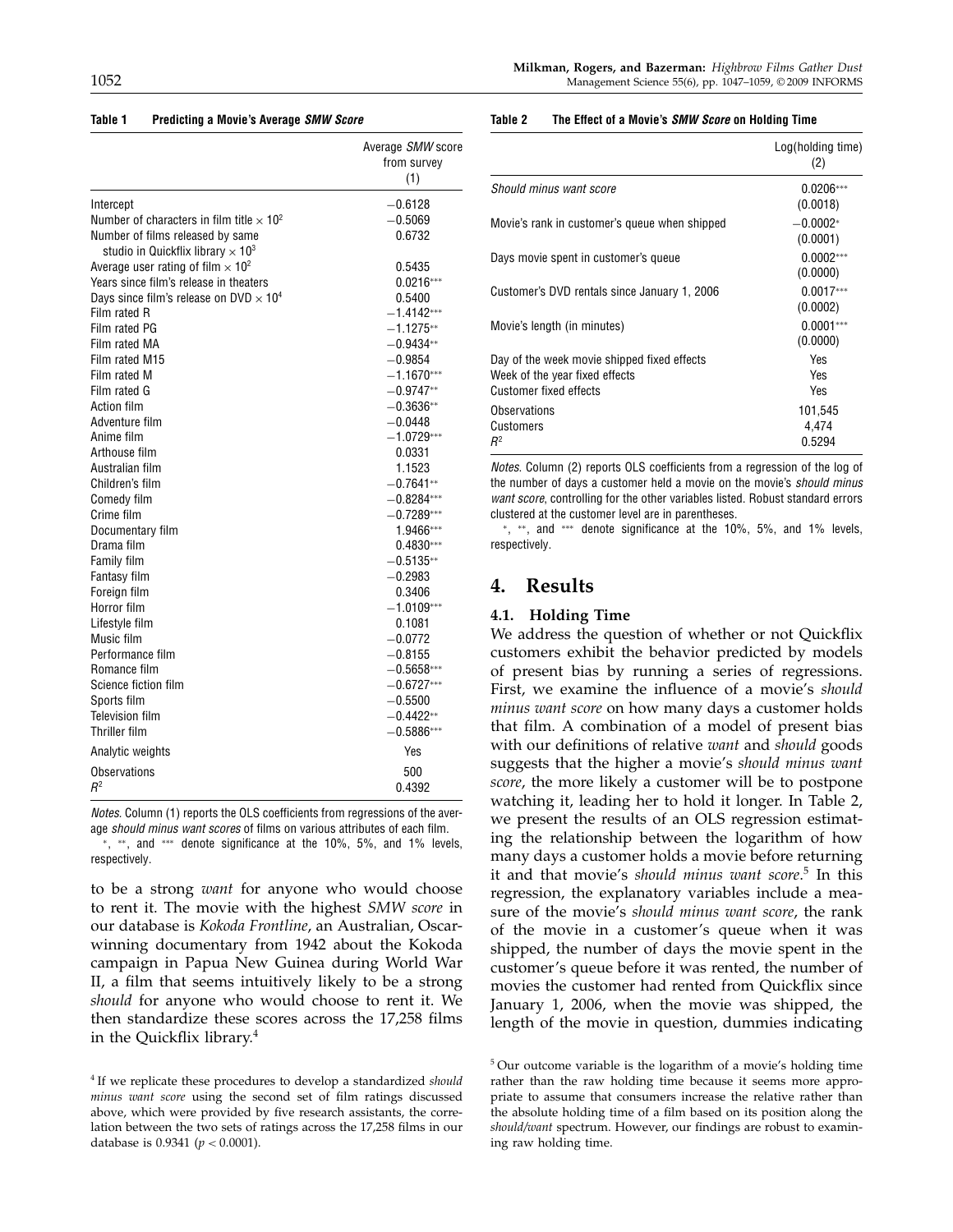11.00 Predicted holding time in days Predicted holding time in days 10.50 Action film 10.00 *Alien vs.* Documentary *Predator Kokoda Frontline* 9.50 95% of rented films fall in this region 9.00 –5 –4 –3 –2 –1 0 1 2 3 4 5 Movie's *should minus want score*

Figure 1 Illustration of the Relationship Between a Film's SMW Score and Its Predicted Holding Time

the day of the week when the movie was shipped, and dummies indicating the week of the year when the movie was shipped. This regression also includes customer fixed effects, and standard errors are clustered by customer.

The coefficient on the SMW score of a film in regression (2) (Table 2) indicates that, holding all else constant, a one standard deviation increase in a movie's SMW score is associated, on average, with a 2% within-customer increase in how many days the movie is held. To put this in context, the results from regression (2) indicate that for the same customer, Kokoda Frontline will be held, on average, 17% longer (an average of 1.5 days longer) than Alien vs. Predator, a lowbrow 2005 action, sci-fi thriller that received one of the lowest should minus want scores of the 17,258 films in the Quickflix library. Figure 1 illustrates this result graphically.

#### 4.2. Reversals in Preferences

Next, we test the prediction that people are more likely to rent one movie before another but reverse the order in which those movies are watched (and thus returned) when the first movie rented receives a higher should minus want score than the second. To test this prediction, we create a data set in which each observation corresponds to an instance in which a Quickflix customer rented two movies, one after the other, and the second movie was delivered to that customer at least one day before the first had been received by a Quickflix return center. We only include such an event in our data set if the first movie had a higher ranking in the customer's queue when it was mailed than the second movie, an indication that the customer explicitly preferred the first movie to the second when making a decision that would take effect in a future period about which movie to watch. We also exclude all observations where the first rental in a pair of sequential rentals was the second rental in a previous pair (to avoid including correlated observations). Of the 11,964 sequential rentals in our resulting

#### Table 3 The Effect of a Movie's SMW Score on Reversals in **Preferences**

|                                                                                           | Preference Preference<br>reversal<br>(3) | reversal<br>(4)          |
|-------------------------------------------------------------------------------------------|------------------------------------------|--------------------------|
| Movie 1's <i>should minus want premium</i>                                                | $0.008***$<br>(0.003)                    |                          |
| Movie 1 received a higher <i>SMW score</i> than movie 2                                   |                                          | $0.013**$<br>(0.007)     |
| Movie 1's length in minutes minus<br>movie 2's length in minutes $\times$ 10 <sup>3</sup> | 0.018<br>(0.028)                         | 0.018<br>(0.028)         |
| <b>Customer fixed effects</b>                                                             | Yes                                      | Yes                      |
| Observations<br>Customers<br>$R^2$                                                        | 11,964<br>3.079<br>0.327                 | 11,964<br>3.079<br>0.326 |

Notes. Columns (3) and (4) report OLS coefficients from regressions to predict whether or not a customer exhibited a reversal in preferences based on different measures of the should minus want scores of movies in the customer's choice set. Robust standard errors clustered at the customer level are in parentheses.

<sup>∗</sup>, ∗∗, and ∗∗∗ denote significance at the 10%, 5% and 1% levels, respectively.

data set, we observe 1,478 reversals in preferences. To create a measure of how much more of a should movie and less of a want movie the first film rented is relative to the second film, we subtract the SMW score of the movie that was rented second (movie 2) from the SMW score of the movie that was rented first (movie 1). We call this variable the *movie* 1 SMW premium. Its mean value in our sample of sequentially rented movies is −0.001, and its standard deviation is 1.20. Of the 6,019 sequential rentals in which the movie 1 SMW premium is positive, we observe reversals in preferences at a rate of 13.3%, and of the 5,945 sequential rentals in which the *movie* 1 SMW premium is negative, we observe reversals in preferences at a rate of 11.3%.

In Table 3, we present the results of two of OLS regressions estimating the relationship between the probability of an intertemporal reversal in preferences and the movie 1 SMW premium, controlling for the difference between the films' lengths and customer fixed effects, and clustering standard errors by customer. Regression (3) demonstrates that for each additional standard deviation by which movie 1's SMW score exceeds that of movie 2, the probability of a reversal in preferences increases by 0.8% (an approximately 7% increase from the mean 12% probability of a reversal in preferences). See Figure 2 for an illustration of this effect. In regression (4), we replace our continuous measure of movie 1's should minus want premium over movie 2 with a dummy variable indicating whether or not movie 1's SMW score exceeds that of movie 2. Regression (4) demonstrates that when movie 1's SMW score exceeds movie 2's, the probability of a reversal in preferences is 1.3% higher than it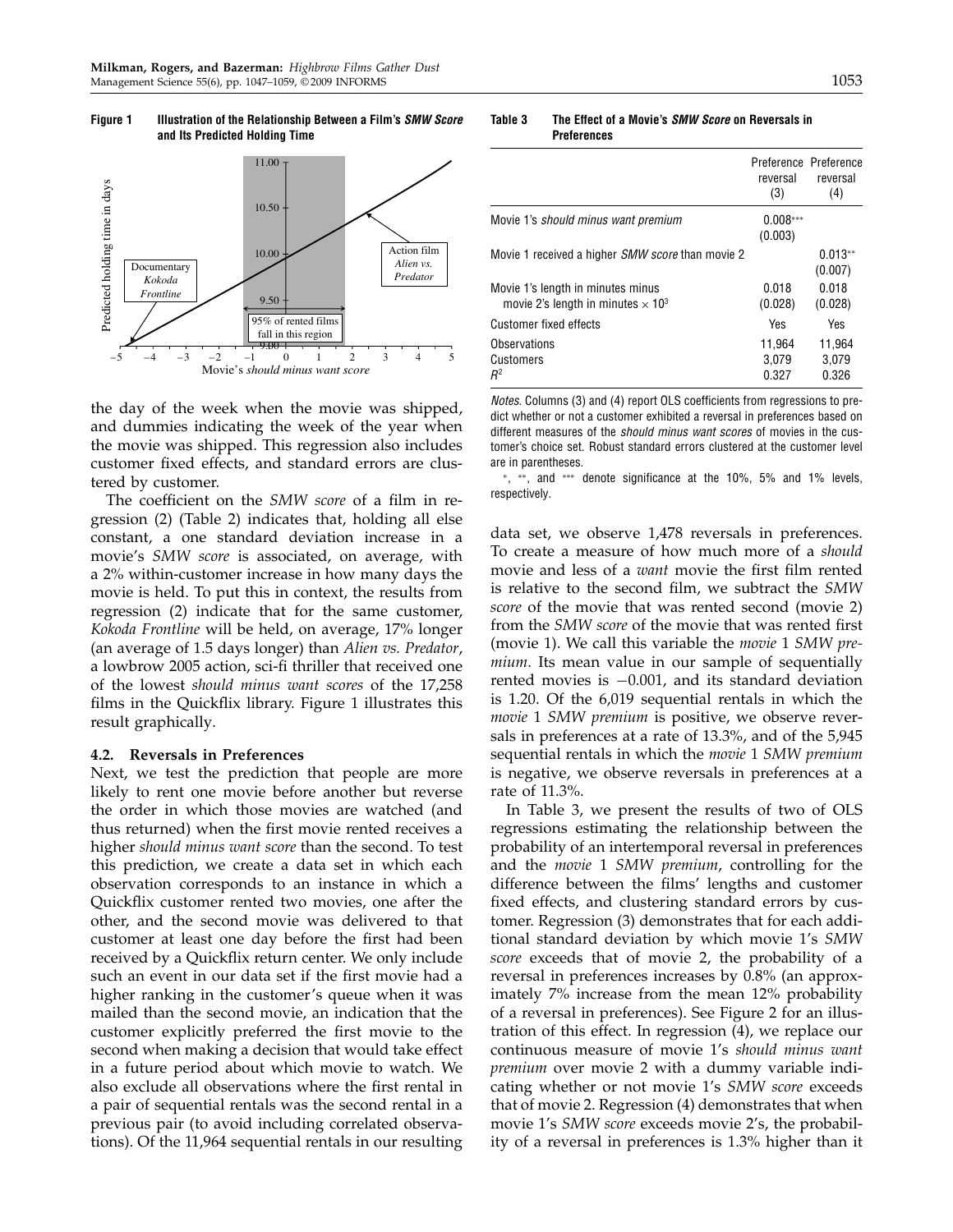



would be otherwise (an approximately 11% increase from the mean 12% probability of a reversal in preferences). Running these analyses with a conditional logit model including customer fixed effects and clustered standard errors yields nearly identical results.

The increases in the likelihood of a reversal in preferences reported in Table 3 are conservative estimates of the effect we seek to quantify because many of the data points included in our analyses may not coincide with situations in which a customer had an actual opportunity to reverse her preferences. In some cases, movie 2 must have arrived in a customer's home after movie 1 had been watched or even mailed back to Quickflix.<sup>6</sup> Each point included in our data set that corresponds to a situation in which a customer did not have an opportunity to reverse her preferences necessarily reduces the change in the probability of a reversal in preferences we are able to associate with a change in the movie 1 SMW premium.

#### 4.3. Comparing Our Should Minus Want Score to Other Available Predictors of Holding Time

We next investigate the extent to which our should minus want score captures the key components of a film that predict how long a Quickflix customer will

#### Table 4 The Effect of a Movie's Quantifiable Attributes on Holding Time

| Log(holding time)<br>(5)<br>Number of characters in film title $\times$ 10 <sup>2</sup><br>$-0.0079$<br>Number of films released by same<br>0.0129<br>studio in Quickflix library $\times$ 10 <sup>3</sup><br>Average user rating of film $\times$ 10 <sup>2</sup><br>$-0.0019$<br>Years since film's release in theaters<br>$0.0010***$<br>Davs since film's release on DVD $\times$ 10 <sup>4</sup><br>$0.0787***$<br>Film rated R<br>$-0.0194$<br>Film rated PG<br>$-0.0142$<br>Film rated MA<br>$-0.0217$<br>Film rated M15<br>$-0.0086$<br>Film rated M<br>$-0.0179$<br>Film rated G<br>$-0.0144$<br>Action film<br>$-0.0050$<br>Adventure film<br>$-0.0017$<br>Anime film<br>0.0174<br>Arthouse film<br>0.0042<br>Australian film<br>$0.0334***$<br>Children's film<br>0.0098<br>Comedy film<br>$-0.01496^{***}$<br>Crime film<br>$-0.0023$<br>Documentary film<br>0.01069<br>Drama film<br>$0.0159***$<br>Family film<br>$-0.0037$<br>Fantasy film<br>$-0.0090$<br>Foreign film<br>$0.0520***$<br>Horror film<br>$-0.0105$<br>Lifestyle film<br>$0.0299*$<br>Music film<br>$0.0354***$<br>Performance film<br>$0.0349*$<br>Romance film<br>$-0.0142**$<br>Science fiction film<br>$-0.0219***$<br>Sports film<br>$-0.0023$<br><b>Television film</b><br>$-0.0020$<br>Thriller film<br>0.0038<br>Movie's rank in customer's queue when shipped<br>$-0.0003^{**}$<br>Days movie spent in customer's queue<br>$0.0001***$<br>Customer's DVD rentals since January 1, 2006<br>$0.0017***$<br>Movie's length (in minutes)<br>$0.0001***$<br>Day of the week movie shipped fixed effects<br>Yes<br>Week of the year fixed effects<br>Yes<br><b>Customer fixed effects</b><br>Yes<br>101,545<br><b>Observations</b><br>4.474<br><b>Customers</b><br>$R^2$<br>0.5301 |  |
|---------------------------------------------------------------------------------------------------------------------------------------------------------------------------------------------------------------------------------------------------------------------------------------------------------------------------------------------------------------------------------------------------------------------------------------------------------------------------------------------------------------------------------------------------------------------------------------------------------------------------------------------------------------------------------------------------------------------------------------------------------------------------------------------------------------------------------------------------------------------------------------------------------------------------------------------------------------------------------------------------------------------------------------------------------------------------------------------------------------------------------------------------------------------------------------------------------------------------------------------------------------------------------------------------------------------------------------------------------------------------------------------------------------------------------------------------------------------------------------------------------------------------------------------------------------------------------------------------------------------------------------------------------------------------------------------------------------------------------------------------------------------|--|
|                                                                                                                                                                                                                                                                                                                                                                                                                                                                                                                                                                                                                                                                                                                                                                                                                                                                                                                                                                                                                                                                                                                                                                                                                                                                                                                                                                                                                                                                                                                                                                                                                                                                                                                                                                     |  |
|                                                                                                                                                                                                                                                                                                                                                                                                                                                                                                                                                                                                                                                                                                                                                                                                                                                                                                                                                                                                                                                                                                                                                                                                                                                                                                                                                                                                                                                                                                                                                                                                                                                                                                                                                                     |  |
|                                                                                                                                                                                                                                                                                                                                                                                                                                                                                                                                                                                                                                                                                                                                                                                                                                                                                                                                                                                                                                                                                                                                                                                                                                                                                                                                                                                                                                                                                                                                                                                                                                                                                                                                                                     |  |
|                                                                                                                                                                                                                                                                                                                                                                                                                                                                                                                                                                                                                                                                                                                                                                                                                                                                                                                                                                                                                                                                                                                                                                                                                                                                                                                                                                                                                                                                                                                                                                                                                                                                                                                                                                     |  |
|                                                                                                                                                                                                                                                                                                                                                                                                                                                                                                                                                                                                                                                                                                                                                                                                                                                                                                                                                                                                                                                                                                                                                                                                                                                                                                                                                                                                                                                                                                                                                                                                                                                                                                                                                                     |  |
|                                                                                                                                                                                                                                                                                                                                                                                                                                                                                                                                                                                                                                                                                                                                                                                                                                                                                                                                                                                                                                                                                                                                                                                                                                                                                                                                                                                                                                                                                                                                                                                                                                                                                                                                                                     |  |
|                                                                                                                                                                                                                                                                                                                                                                                                                                                                                                                                                                                                                                                                                                                                                                                                                                                                                                                                                                                                                                                                                                                                                                                                                                                                                                                                                                                                                                                                                                                                                                                                                                                                                                                                                                     |  |
|                                                                                                                                                                                                                                                                                                                                                                                                                                                                                                                                                                                                                                                                                                                                                                                                                                                                                                                                                                                                                                                                                                                                                                                                                                                                                                                                                                                                                                                                                                                                                                                                                                                                                                                                                                     |  |
|                                                                                                                                                                                                                                                                                                                                                                                                                                                                                                                                                                                                                                                                                                                                                                                                                                                                                                                                                                                                                                                                                                                                                                                                                                                                                                                                                                                                                                                                                                                                                                                                                                                                                                                                                                     |  |
|                                                                                                                                                                                                                                                                                                                                                                                                                                                                                                                                                                                                                                                                                                                                                                                                                                                                                                                                                                                                                                                                                                                                                                                                                                                                                                                                                                                                                                                                                                                                                                                                                                                                                                                                                                     |  |
|                                                                                                                                                                                                                                                                                                                                                                                                                                                                                                                                                                                                                                                                                                                                                                                                                                                                                                                                                                                                                                                                                                                                                                                                                                                                                                                                                                                                                                                                                                                                                                                                                                                                                                                                                                     |  |
|                                                                                                                                                                                                                                                                                                                                                                                                                                                                                                                                                                                                                                                                                                                                                                                                                                                                                                                                                                                                                                                                                                                                                                                                                                                                                                                                                                                                                                                                                                                                                                                                                                                                                                                                                                     |  |
|                                                                                                                                                                                                                                                                                                                                                                                                                                                                                                                                                                                                                                                                                                                                                                                                                                                                                                                                                                                                                                                                                                                                                                                                                                                                                                                                                                                                                                                                                                                                                                                                                                                                                                                                                                     |  |
|                                                                                                                                                                                                                                                                                                                                                                                                                                                                                                                                                                                                                                                                                                                                                                                                                                                                                                                                                                                                                                                                                                                                                                                                                                                                                                                                                                                                                                                                                                                                                                                                                                                                                                                                                                     |  |
|                                                                                                                                                                                                                                                                                                                                                                                                                                                                                                                                                                                                                                                                                                                                                                                                                                                                                                                                                                                                                                                                                                                                                                                                                                                                                                                                                                                                                                                                                                                                                                                                                                                                                                                                                                     |  |
|                                                                                                                                                                                                                                                                                                                                                                                                                                                                                                                                                                                                                                                                                                                                                                                                                                                                                                                                                                                                                                                                                                                                                                                                                                                                                                                                                                                                                                                                                                                                                                                                                                                                                                                                                                     |  |
|                                                                                                                                                                                                                                                                                                                                                                                                                                                                                                                                                                                                                                                                                                                                                                                                                                                                                                                                                                                                                                                                                                                                                                                                                                                                                                                                                                                                                                                                                                                                                                                                                                                                                                                                                                     |  |
|                                                                                                                                                                                                                                                                                                                                                                                                                                                                                                                                                                                                                                                                                                                                                                                                                                                                                                                                                                                                                                                                                                                                                                                                                                                                                                                                                                                                                                                                                                                                                                                                                                                                                                                                                                     |  |
|                                                                                                                                                                                                                                                                                                                                                                                                                                                                                                                                                                                                                                                                                                                                                                                                                                                                                                                                                                                                                                                                                                                                                                                                                                                                                                                                                                                                                                                                                                                                                                                                                                                                                                                                                                     |  |
|                                                                                                                                                                                                                                                                                                                                                                                                                                                                                                                                                                                                                                                                                                                                                                                                                                                                                                                                                                                                                                                                                                                                                                                                                                                                                                                                                                                                                                                                                                                                                                                                                                                                                                                                                                     |  |
|                                                                                                                                                                                                                                                                                                                                                                                                                                                                                                                                                                                                                                                                                                                                                                                                                                                                                                                                                                                                                                                                                                                                                                                                                                                                                                                                                                                                                                                                                                                                                                                                                                                                                                                                                                     |  |
|                                                                                                                                                                                                                                                                                                                                                                                                                                                                                                                                                                                                                                                                                                                                                                                                                                                                                                                                                                                                                                                                                                                                                                                                                                                                                                                                                                                                                                                                                                                                                                                                                                                                                                                                                                     |  |
|                                                                                                                                                                                                                                                                                                                                                                                                                                                                                                                                                                                                                                                                                                                                                                                                                                                                                                                                                                                                                                                                                                                                                                                                                                                                                                                                                                                                                                                                                                                                                                                                                                                                                                                                                                     |  |
|                                                                                                                                                                                                                                                                                                                                                                                                                                                                                                                                                                                                                                                                                                                                                                                                                                                                                                                                                                                                                                                                                                                                                                                                                                                                                                                                                                                                                                                                                                                                                                                                                                                                                                                                                                     |  |
|                                                                                                                                                                                                                                                                                                                                                                                                                                                                                                                                                                                                                                                                                                                                                                                                                                                                                                                                                                                                                                                                                                                                                                                                                                                                                                                                                                                                                                                                                                                                                                                                                                                                                                                                                                     |  |
|                                                                                                                                                                                                                                                                                                                                                                                                                                                                                                                                                                                                                                                                                                                                                                                                                                                                                                                                                                                                                                                                                                                                                                                                                                                                                                                                                                                                                                                                                                                                                                                                                                                                                                                                                                     |  |
|                                                                                                                                                                                                                                                                                                                                                                                                                                                                                                                                                                                                                                                                                                                                                                                                                                                                                                                                                                                                                                                                                                                                                                                                                                                                                                                                                                                                                                                                                                                                                                                                                                                                                                                                                                     |  |
|                                                                                                                                                                                                                                                                                                                                                                                                                                                                                                                                                                                                                                                                                                                                                                                                                                                                                                                                                                                                                                                                                                                                                                                                                                                                                                                                                                                                                                                                                                                                                                                                                                                                                                                                                                     |  |
|                                                                                                                                                                                                                                                                                                                                                                                                                                                                                                                                                                                                                                                                                                                                                                                                                                                                                                                                                                                                                                                                                                                                                                                                                                                                                                                                                                                                                                                                                                                                                                                                                                                                                                                                                                     |  |
|                                                                                                                                                                                                                                                                                                                                                                                                                                                                                                                                                                                                                                                                                                                                                                                                                                                                                                                                                                                                                                                                                                                                                                                                                                                                                                                                                                                                                                                                                                                                                                                                                                                                                                                                                                     |  |
|                                                                                                                                                                                                                                                                                                                                                                                                                                                                                                                                                                                                                                                                                                                                                                                                                                                                                                                                                                                                                                                                                                                                                                                                                                                                                                                                                                                                                                                                                                                                                                                                                                                                                                                                                                     |  |
|                                                                                                                                                                                                                                                                                                                                                                                                                                                                                                                                                                                                                                                                                                                                                                                                                                                                                                                                                                                                                                                                                                                                                                                                                                                                                                                                                                                                                                                                                                                                                                                                                                                                                                                                                                     |  |
|                                                                                                                                                                                                                                                                                                                                                                                                                                                                                                                                                                                                                                                                                                                                                                                                                                                                                                                                                                                                                                                                                                                                                                                                                                                                                                                                                                                                                                                                                                                                                                                                                                                                                                                                                                     |  |
|                                                                                                                                                                                                                                                                                                                                                                                                                                                                                                                                                                                                                                                                                                                                                                                                                                                                                                                                                                                                                                                                                                                                                                                                                                                                                                                                                                                                                                                                                                                                                                                                                                                                                                                                                                     |  |
|                                                                                                                                                                                                                                                                                                                                                                                                                                                                                                                                                                                                                                                                                                                                                                                                                                                                                                                                                                                                                                                                                                                                                                                                                                                                                                                                                                                                                                                                                                                                                                                                                                                                                                                                                                     |  |
|                                                                                                                                                                                                                                                                                                                                                                                                                                                                                                                                                                                                                                                                                                                                                                                                                                                                                                                                                                                                                                                                                                                                                                                                                                                                                                                                                                                                                                                                                                                                                                                                                                                                                                                                                                     |  |
|                                                                                                                                                                                                                                                                                                                                                                                                                                                                                                                                                                                                                                                                                                                                                                                                                                                                                                                                                                                                                                                                                                                                                                                                                                                                                                                                                                                                                                                                                                                                                                                                                                                                                                                                                                     |  |
|                                                                                                                                                                                                                                                                                                                                                                                                                                                                                                                                                                                                                                                                                                                                                                                                                                                                                                                                                                                                                                                                                                                                                                                                                                                                                                                                                                                                                                                                                                                                                                                                                                                                                                                                                                     |  |
|                                                                                                                                                                                                                                                                                                                                                                                                                                                                                                                                                                                                                                                                                                                                                                                                                                                                                                                                                                                                                                                                                                                                                                                                                                                                                                                                                                                                                                                                                                                                                                                                                                                                                                                                                                     |  |
|                                                                                                                                                                                                                                                                                                                                                                                                                                                                                                                                                                                                                                                                                                                                                                                                                                                                                                                                                                                                                                                                                                                                                                                                                                                                                                                                                                                                                                                                                                                                                                                                                                                                                                                                                                     |  |
|                                                                                                                                                                                                                                                                                                                                                                                                                                                                                                                                                                                                                                                                                                                                                                                                                                                                                                                                                                                                                                                                                                                                                                                                                                                                                                                                                                                                                                                                                                                                                                                                                                                                                                                                                                     |  |
|                                                                                                                                                                                                                                                                                                                                                                                                                                                                                                                                                                                                                                                                                                                                                                                                                                                                                                                                                                                                                                                                                                                                                                                                                                                                                                                                                                                                                                                                                                                                                                                                                                                                                                                                                                     |  |
|                                                                                                                                                                                                                                                                                                                                                                                                                                                                                                                                                                                                                                                                                                                                                                                                                                                                                                                                                                                                                                                                                                                                                                                                                                                                                                                                                                                                                                                                                                                                                                                                                                                                                                                                                                     |  |
|                                                                                                                                                                                                                                                                                                                                                                                                                                                                                                                                                                                                                                                                                                                                                                                                                                                                                                                                                                                                                                                                                                                                                                                                                                                                                                                                                                                                                                                                                                                                                                                                                                                                                                                                                                     |  |
|                                                                                                                                                                                                                                                                                                                                                                                                                                                                                                                                                                                                                                                                                                                                                                                                                                                                                                                                                                                                                                                                                                                                                                                                                                                                                                                                                                                                                                                                                                                                                                                                                                                                                                                                                                     |  |

Notes. Column (5) reports the OLS coefficients from regression of the log of the number of days a customer held a movie on various attributes of that movie. Robust standard errors clustered at the customer level.

<sup>∗</sup>, ∗∗, and ∗∗∗ denote significance at the 10%, 5%, and 1% levels, respectively.

postpone watching it. Regression (5) in Table 4 presents the result of an OLS regression conducted to predict the logarithm of the number of days a customer will hold a movie before returning it using the same predictors that were used in regression (1) to predict the should minus want scores that survey participants gave to a sample of 500 Quickflix movies. The regression in Table 4 includes the same

<sup>6</sup> Because we know only the dates when return centers received films from customers and the dates when they shipped new movies to customers, and not how long shipments spent in the mail, the best we can do is to assume all shipments spent one day in the mail, which is almost certainly an underestimate. Our finding that the probability of a preference reversal increases as the movie 1 SMW premium increases is sensitive to this assumption: the coefficient on our main effect increases, for example, the more days we assume shipments spend in the mail. However, such assumptions about shipment time, when false, might bias our results upward by selecting on films that have a tendency to spend longer in customers' homes, so we make the most conservative possible assumption about shipping time in the analyses we present.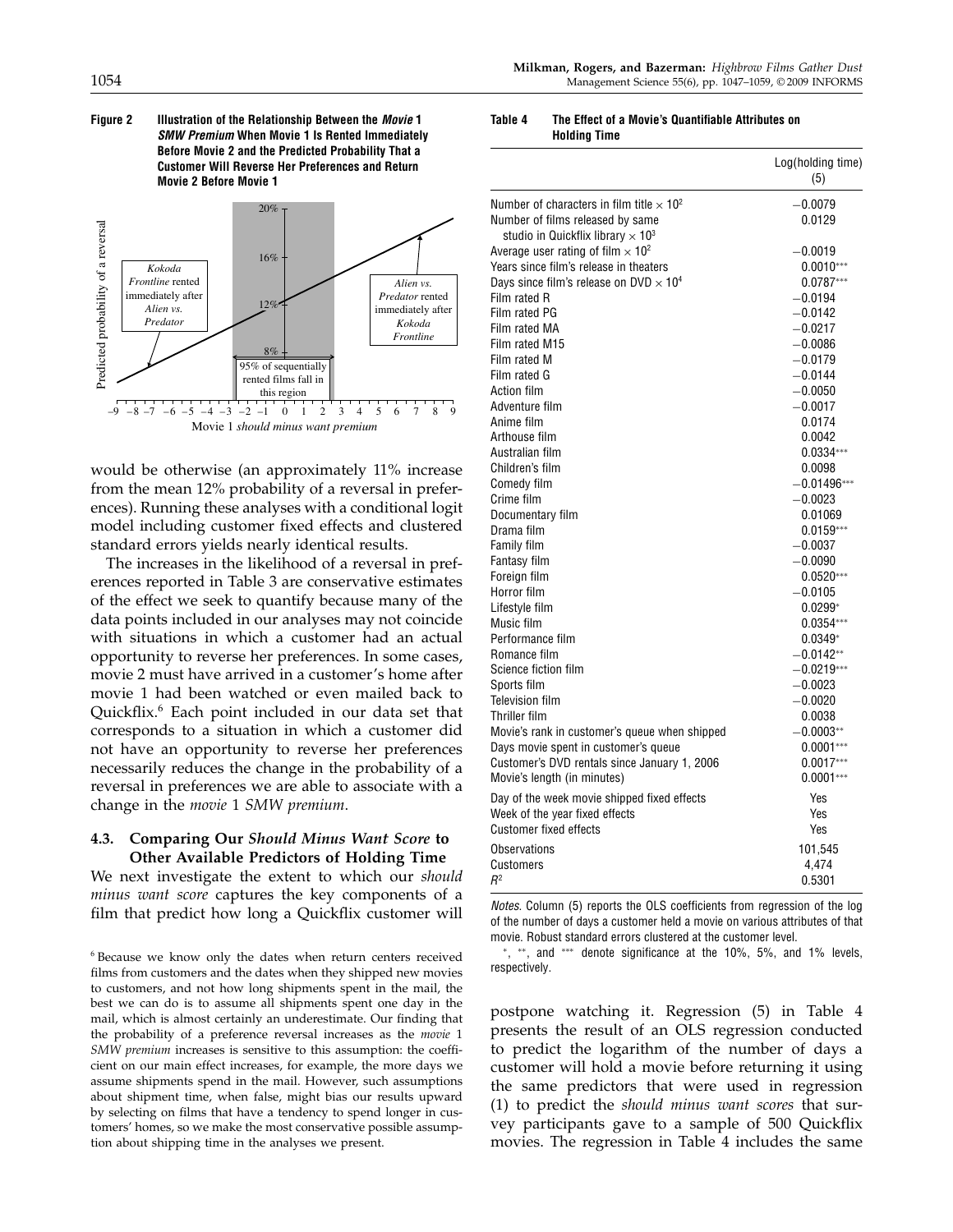

control variables, fixed effects, and clustered standard errors that were used in regression (2). The correlation between the coefficients on each of the movie descriptor variables used as predictors in regression (5) and the coefficients on each of these same predictor variables in regression (1) is 0.53 (see Figure 3 for illustration). This suggests that our SMW scores capture the essence of those characteristics of a DVD that predict how long a Quickflix customer will postpone watching it.

#### 4.4. Customer-Level Analyses

In addition to examining average levels of present bias across customers by including all individuals in our database in regressions with customer fixed effects and clustered standard errors, we replicate our primary analyses at the customer level. This allows us to determine what percentage of customers appear to exhibit present bias as well providing a second measure of the magnitude of the effects of interest.

In our first set of customer-level analyses, for each of the 4,474 customers included in the holding time regressions described in §4.1, we run a regression to predict the logarithm of the number of days a customer holds a movie before returning it with a single predictor variable: the movie's SMW score. Of the 3,915 customers who rented enough movies for us to estimate a beta coefficient and associated standard error for the single predictor variable in their OLS regression, the coefficient estimated on the SMW score variable is positive 55% of the time (binomial test,  $N = 3.915$ ,  $H_a$ : 55.3% = 44.7% can be rejected,  $p < 0.001$ ). The weighted average beta estimate on our primary predictor variable (weighted by the inverse of a coefficient estimate's standard error to account for differences in the precision of each beta estimate) is 0.047. The average number of observations included in these 3,915 regression equations was 25.7 (standard  $deviation = 20.9$ .

In our next and final set of customer-level analyses, for each of the 3,079 customers included in the regressions examining reversals in preferences described in §4.2, we run a regression to predict the probability of a reversal in preferences at the individual level with a single predictor variable: the movie 1 SMW premium. Of the 818 customers who exhibited enough reversals in preferences for us to estimate a beta coefficient and associated standard error for the single predictor variable in their OLS regression, the coefficient estimated on the movie 1 SMW premium is positive 55% of the time (binomial test,  $N = 818$ ,  $H_a$ : 54.8% = 45.2% can be rejected,  $p < 0.01$ ). The weighted average beta estimate on our primary predictor variable (again, weighted by the inverse of a coefficient estimate's standard error to account for differences in the precision of each beta estimate) is 0.058. The average number of observations included in these 818 regression equations was  $6.4$  (standard deviation  $= 3.0$ ).

The results of these analyses are consistent with the findings we presented in §§4.1 and 4.2 and provide alternative effect size estimates. The effect sizes estimated here are two and a half to seven times as large as those estimated in our fixed effects regressions. These analyses also give us a sense of the percentage of customers in our data who exhibit present bias, although it is important to note that the customers included in these analyses are, on average, more frequent renters than those included in our primary analyses, which may bias these numbers.

#### 4.5. Addressing Alternative Explanations for Our Findings and Seeking Evidence of Learning

In addition to present bias, there are a number of potential alternative explanations for our findings, which we will attempt to rule out in this section. The first is that movies with higher SMW scores are also movies that people like more. As a result of this, people hold onto these types of movies for longer periods of time to watch them repeatedly, lend them to friends, or draw out the viewing experience. There are several reasons we believe we can rule out this explanation for our results. First, assuming a movie's popularity (which we quantify as the number of times it was rented in our data set divided by the number of days when it was available for rent) is a reasonable proxy for how well people like a movie, if this alternative explanation were correct, we would expect a movie's SMW score to be positively correlated with its popularity. In fact, we find that this popularity measure is significantly negatively correlated with a movie's SMW score across the 17,258 movies in our data set ( $\rho = -0.11$ ,  $p < 0.001$ ).

Other ways to examine the plausibility of this alternative hypothesis are to see if our primary results change if we (a) include popularity as a predictor in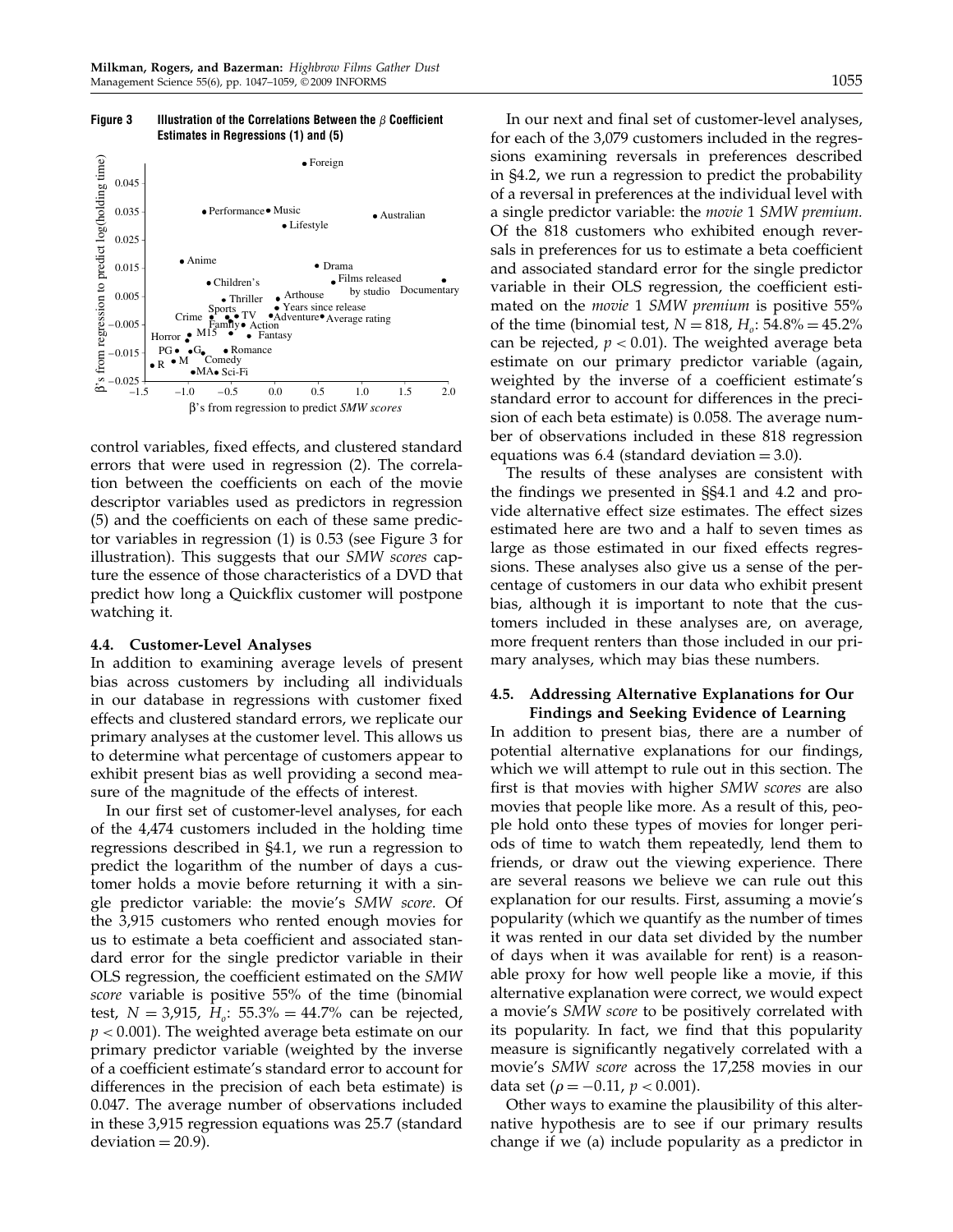our primary regression analyses or (b) restrict our primary regression analyses so they only include observations involving popular movie rentals. When we add the popularity measure described above to the set of explanatory variables included in regression (2) to predict a movie's holding time, we find that a film's popularity is significantly negatively associated with its holding time, and the addition of this variable does not meaningfully affect the estimated coefficient on a movie's SMW score or its statistical significance. Similarly, when we run regression (2) to predict a movie's holding time and restrict our sample to include rentals of only the 200 most popular Quickflix movies, our main effect remains significant, and our estimate of its effect size increases by over 30%. Turning to our analyses of reversals in preferences, including a variable that quantifies the popularity premium of the first of two sequentially rented movies when we run regression (3) to predict the probability of a reversal in preferences also has no meaningful effect on our estimate of the coefficient on our primary predictor variable (the *movie* 1 SMW premium) or on its statistical significance. In addition, movie 1's popularity premium is negatively related to the probability of a reversal in preferences. Finally, restricting our analysis of reversals in preferences to include only particularly popular film titles again increases the estimated beta on the *movie* 1 SMW *premium*, this time by nearly 80%.<sup>7</sup> Together, these results suggest that our findings are not driven by people's preference for should movies and resulting tendency to hold onto these types of films for longer.

Another potential alternative explanation for our results is that people rarely find themselves in the mood for a should movie, but when they do, having a should movie on hand is extremely valuable. As a result, people hold should movies longer than want movies, but it is rational for them to do so because of the high "option value" of these films. If this is truly the source of our finding that should films are held longer than *want* films, and if it is not a rationalization people provide for their tendency to procrastinate about watching should films, then we would not expect to see the same customer with more experience renting from Quickflix attenuate her tendency to hold should films longer than want films. However, if what we are observing is irrational procrastination, customers with more DVD rental experience ought to learn about their present bias and take steps to curb it.

To pit the alternative explanations for our primary findings outlined above against one another, we

#### Table 5 The Effect of a Customer's Experience on How Much a Movie's SMW Score Affects Its Holding Time

|                                                                                                                | Log(holding time)<br>(6)        |
|----------------------------------------------------------------------------------------------------------------|---------------------------------|
| Should minus want score                                                                                        | $0.0208***$<br>(0.0018)         |
| <i>(SMW score)</i> $\times$ ( <i>Z</i> Customer's DVD<br>rentals since January 1, 2006)                        | $-0.0079***$<br>(0.0017)        |
| Z Customer's DVD rentals since January 1, 2006                                                                 | $0.02951***$<br>(0.0042)        |
| Movie's rank in customer's queue when shipped                                                                  | $-0.0002$<br>(0.0001)           |
| Days movie spent in customer's queue                                                                           | $0.0002***$<br>(0.0000)         |
| Movie's length (in minutes)                                                                                    | $0.0001***$<br>(0.0000)         |
| Day of the week movie shipped fixed effects<br>Week of the year fixed effects<br><b>Customer fixed effects</b> | <b>Yes</b><br>Yes<br><b>Yes</b> |
| Observations<br>Customers<br>R <sup>2</sup>                                                                    | 101,545<br>4,474<br>0.5295      |

Notes. Column (6) reports OLS coefficients from a regression of the log of the number of days a customer held a movie on the movie's should minus want score and the interaction of this variable with the number of films the customer has rented since January 1, 2006, controlling for the other variables listed. Robust standard errors clustered at the customer level are in parentheses.

<sup>∗</sup>, ∗∗, and ∗∗∗ denote significance at the 10%, 5%, and 1% levels, respectively.

run a new regression to predict a movie's holding time in which we interact the (standardized) number of DVDs a customer has rented from Quickflix since January 1st, 2006 (our proxy for "experience" with DVD rentals), with a movie's SMW score (see Table 5, regression (6)). The significant negative coefficient on the interaction term in regression (6) indicates that the more experience a customer has renting DVDs from Quickflix, the less that customer will procrastinate about returning *should* films.<sup>8</sup> These results are robust to including only observations involving rentals of the 200 most popular Quickflix movies. In addition, customer-level regressions run on customers who rented more than 20 DVDs during the period examined (giving them adequate opportunities for learning) and that include the predictors SMW score, rentals year to date, and the interaction

 $7$  In this case, we restrict ourselves to the top 1,500 films because we lose too many observations to estimate within-person effects with any precision if we restrict ourselves to observations involving two top-200 films rented sequentially.

<sup>&</sup>lt;sup>8</sup> Running the same type of analysis with our preference reversal regression specification yields a coefficient on the interaction between the number of rentals year to date when movie 1 is rented and the movie 1 SMW premium that is directionally consistent with this story (more rentals attenuate the impact of the movie 1 SMW premium on the probability of a preference reversal), but this effect is not statistically significant. However, these regressions have considerably less power than our holding time analyses because of the zero-one outcome variable and reduced sample size.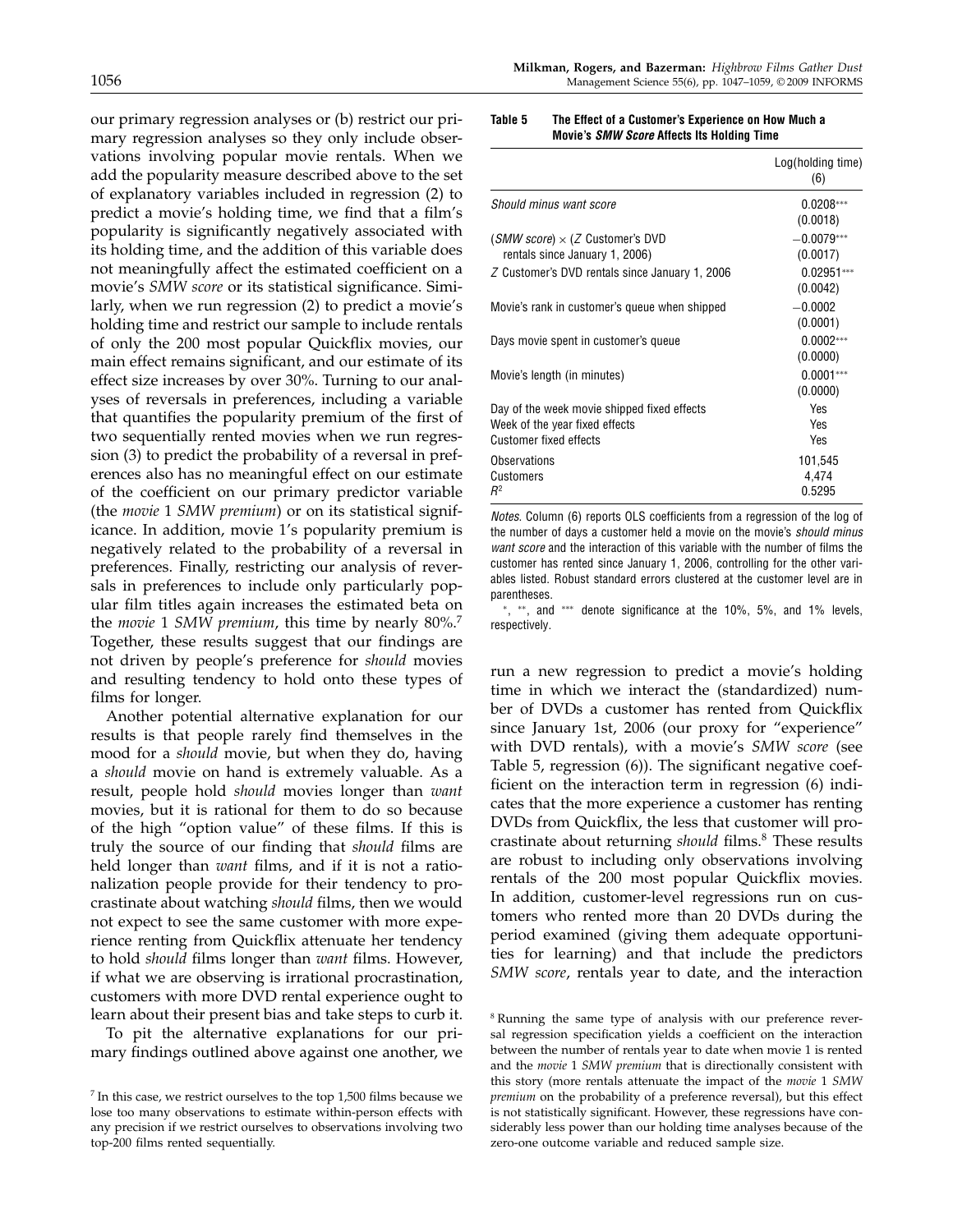between these two terms also yield a negative interaction coefficient significantly more often than not (binomial test,  $N = 1,900$ ,  $H_o$ : 51.4% = 48.6% can be rejected,  $p < 0.05$ ). It is also worth noting that the newest Quickflix customers exhibit a steeper learning curve than older Quickflix customers, $9$  and that customers tend to exhibit more variance in film holding time the longer they have been Quickflix subscribers (so our findings in Table 5 cannot be explained by a simple reduction in holding time variance with experience story). Together, the above results suggest that customers learn about their present bias and take successful steps to curb their tendency to hold should films longer than *want* films as they gain experience renting DVDs. If customers were holding should DVDs longer than want DVDs for a rational reason (such as the high option value of should movies), we would not expect to see this pattern of "learning." We thus believe we can rule out this alternative "rational" explanation for our results with the aforementioned evidence, which suggests that it may be possible for individuals to learn improved self-control. It is also interesting to note that customers actually rent films with slightly higher *SMW scores* as they gain more rental experience, although this trend is insignificant. This suggests that customers are not learning to stop renting the types of films that they procrastinate about watching, but that instead customers are learning strategies to prevent themselves from exhibiting so much present bias.

To further assess the plausibility of the alternative explanations for our primary findings discussed above, we also conducted a survey in which we asked people with experience renting DVDs what they think has caused them in the past to exhibit the type of behavior we detected in our primary analyses. One hundred and twenty-one subjects who signed up to participate in online paid polls conducted by the market research firm Zoomerang gave a response other than "not applicable" to a question asking why, if they had ever rented a should movie before a want movie but returned the movies out of order, they thought they did so. Of the three possible explanations subjects could select, just 4.1% of respondents believed they had exhibited this behavior because they "liked the should DVD so much more than the want DVD that they held onto it longer." However, 64.5% of respondents claimed they "watched the want DVD first because when the moment to choose a DVD to watch arose, the want DVD was just more appealing than

the should DVD"—an explanation suggesting that present bias drives the time-inconsistent preferences we observe in our data set. The remaining 31.4% of respondents believed they "watched the want DVD first because [they were] holding the should DVD on hand so that [they] would have it available for when [they were] in the mood to watch it," an explanation consistent with a rational "option value" story or with the possibility that present-biased renters are poor forecasters of their future moods but naïve about this weakness. These survey results provide additional evidence that the time-inconsistent preferences we observe in our Quickflix data set result primarily from present bias. When asked to explain our findings, the vast majority of subjects with online DVD rental experience point to the explanation we classify as "procrastination" (binomial test,  $N = 121$ ,  $H_o$ : 64.5% = 35.5% can be rejected,  $p < 0.001$ ).

One could construct other explanations for our results in addition to those addressed above and our explanation that renters are present biased. However, in light of the considerable body of research suggesting that people are present biased, including the laboratory study by Read et al. (1999) of present bias and movie choice, and in light of the analyses presented above to rule out alternative explanations, we believe that present bias is the most compelling explanation for our findings.

# 5. Discussion

The results presented above demonstrate that, consistent with the combined predictions of models of present bias and our definition of relative should and want goods, the more should characteristics and the fewer want characteristics a DVD has, the longer a Quickflix customer will postpone watching that DVD. Also consistent with models of individuals as present biased and our definitions of relative want and should goods, the probability that a customer will exhibit a reversal in preferences increases, when two films are rented sequentially the relatively more should and fewer want characteristics the first film rented has than the second.

Our analyses offer the first field demonstration that combining a model of consumers as present biased with a model of goods ranging from extreme wants to extreme shoulds correctly predicts the way people's rankings of a series of goods will change when they choose for the present versus the future. Our findings are consistent with past work on time-inconsistent preferences, but also extend previous field studies of present bias and choice, which have only examined whether people are less likely to engage in a *should* option when choosing for now versus later. Our evidence suggests that the effects of present bias on which

<sup>&</sup>lt;sup>9</sup> We know the order in which Quickflix customers joined the service, and we observe that the 25% of customers who most recently adopted the service exhibit a steeper learning curve than the 50% of customers who most recently adopted the service, who in turn exhibit a steeper learning curve than the entire customer population.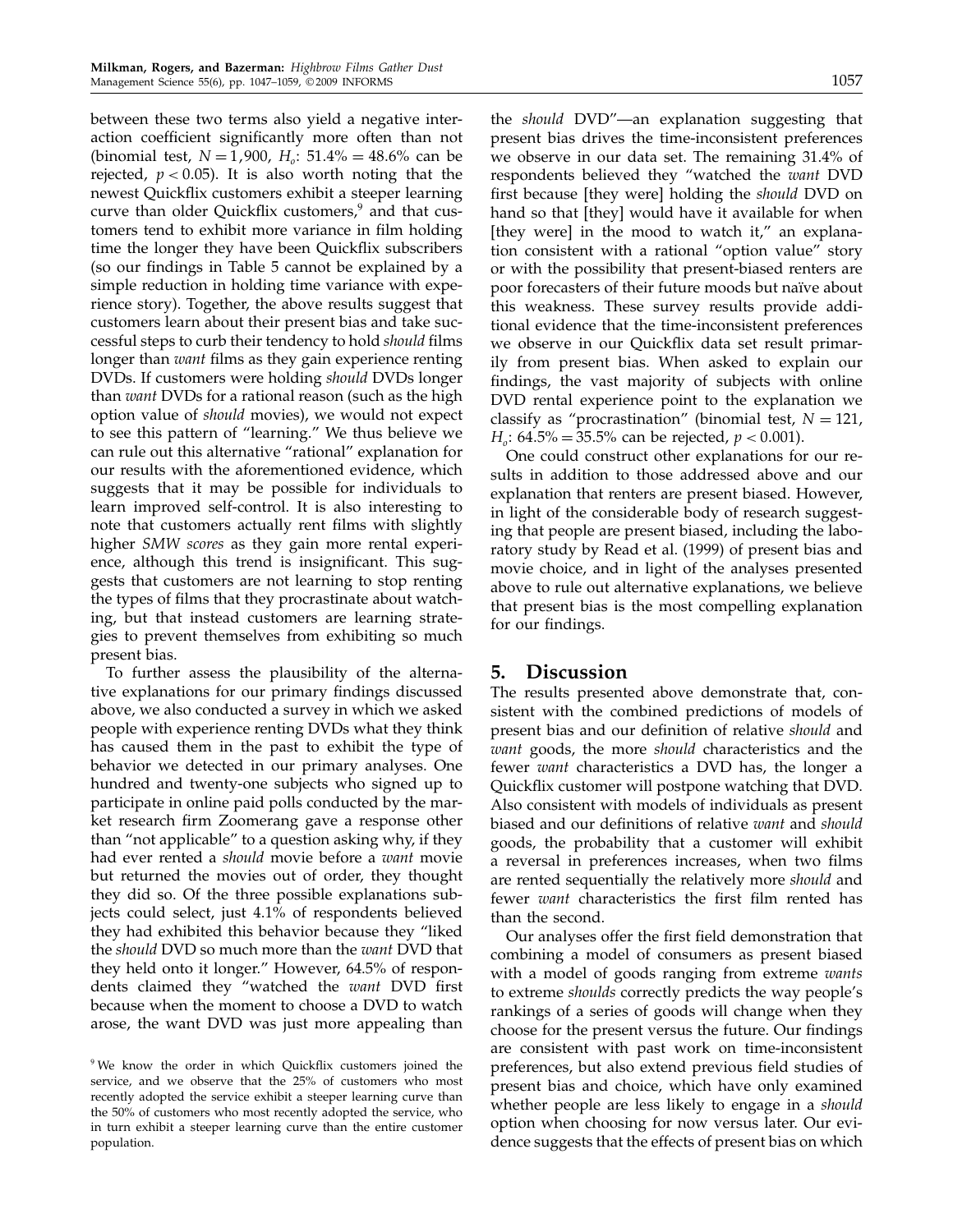alternative people will select given an array of choices can be quite meaningful in the field. We believe this discovery should increase the importance researchers assign to the results of previous laboratory studies about the effects of present bias on decision making.

In addition, our analyses provide early evidence that experience may attenuate people's degree of present bias. One implication of this finding is that parties with more experience making decisions in a certain domain may better recognize people's tendency to exhibit present bias when making choices in that domain and may take advantage of this "weakness" in their less-experienced counterparts. For example, baseball team managers with extensive experience negotiating players' contracts may realize that players are present biased and value up-front pay (i.e., signing bonuses) more than their yearly salary, an observation that could allow those managers to structure deals that are psychologically more attractive to players, yet less beneficial to them from a normative perspective, and more attractive to the sophisticated managers. Policy makers might want to prevent experienced participants in markets who are sophisticated about present bias from taking advantage of less-experienced, present-biased individuals.

Our findings also have implications for companies that loan items to consumers. Such companies should be able to forecast how long customers will hold different items they have borrowed based on the extent to which those items are should versus want goods. Specifically, we believe rental companies would be wise to expect customers to return want goods faster than should goods. Our results have similar implications for online and catalogue retailers that offer different shipment options to customers. Our findings suggest that want goods will be in higher demand for immediate delivery than for delayed delivery, whereas should goods will exhibit the opposite demand pattern. Finally, our study has implications for consumers, many of whom may be doing an ineffective job of maximizing their utility over time due to their impulsivity. Such consumers would presumably benefit from becoming aware of their present bias, because this would allow them to take steps to curb harmful impulsive behaviors.

## 6. Electronic Companion

An electronic companion to this paper is available as part of the online version that can be found at http:// mansci.journal.informs.org/.

#### Acknowledgments

The authors gratefully acknowledge helpful and insightful input from two anonymous referees; N. Ashraf, J. Beshears, D. Chugh, S. Hanson, D. Laibson, G. Loewenstein, K. McGinn, D. Moore, S. Mullainathan, D. Parkes,

W. Simpson, A. Sunderam, S. Woolverton; members of Max's Non-Lab; and seminar participants at Harvard, Yale, Stanford, Cornell, the University of Chicago, London Business School, Northwestern, Columbia, the University of California at Berkeley, and the 2008 Society for Judgment and Decision Making Conference. In addition, the authors are thankful to Z. Sharek, who helped them design and implement their survey to measure a film's should minus want score; to L. Anik and M. Norton, who helped them run their survey to ask people why they hold should films longer than want films; and to K. Chance, M. McCoy, J. Packi, E. Siegle, and E. Weinstein, who helped them by giving films want and should ratings. They also appreciate the cooperation of their contacts at Quickflix (http://www.quickflix.com.au) and the help of A. Elberse in facilitating their relationship with Quickflix.

#### References

- Ainslie, G. 1992. Piconomics. Cambridge University Press, Cambridge, UK.
- Angeletos, G., D. Laibson, A. Repetto, J. Tobacman, S. Weinberg. 2001. The hyperbolic consumption model: Calibration, simulation, and empirical evaluation. J. Econom. Perspectives 15(3) 47–68.
- Ariely, D., K. Wertenbroch. 2002. Procrastination, deadlines, and performance: Self-control by pre-commitment. Psych. Sci. 13(3) 219–224.
- Ashraf, N., D. Karlan, W. Yin. 2006. Tying Odysseus to the mast: Evidence from a commitment savings product in the Philippines. Quart. J. Econom. 121(2) 635–672.
- Bazerman, M. H., A. E. Tenbrunsel, K. A. Wade-Benzoni. 1998. Negotiating with yourself and losing: Making decisions with competing internal preferences. Acad. Management Rev. 23(2) 225–241.
- Erev, I., A. Roth. 1998. Predicting how people play games: Reinforcement learning in experimental games with unique, mixed strategy equilibria. Amer. Econom. Rev. 88(4) 848–881.
- Frederick, S., G. Loewenstein, T. O'Donoghue. 2002. Time discounting and time preference: A critical review. J. Econom. Literature 40(2) 351–401.
- Fudenberg, D., D. Levine. 2006. A dual self model of impulse control. Amer. Econom. Rev. 96(5) 1449–1476.
- Goldstein, D. G., D. C. Goldstein. 2006. Profiting from the long tail. Harvard Bus. Rev. 84(6) 24–28.
- Khan, U. 2007. Where there is a way, is there a will? The effect of future choices on current preferences. J. Experiment. Psych.: General 136(2) 277–288.
- Khan, U., R. Dhar, K. Wertenbroch. 2005. A behavioral decision theory perspective on hedonic and utilitarian choice. S. Ratneshwar, D. G. Mick, eds. Inside Consumption: Frontiers of Research on Consumer Motives, Goals, and Desires. Routledge, London, 144–165.
- Kirby, K. N. 1997. Bidding on the future: Evidence against normative discounting of delayed rewards. J. Experiment. Psych. 126(1) 54–70.
- Kirby, K. N., R. J. Herrnstein. 1995. Preference reversals due to myopic discounting of delayed rewards. Psych. Sci. 6(2) 83–89.
- Kirby, K. N., N. N. Marakovic. 1996. Delayed-discounting probabilistic rewards rates decrease as amounts increase. Psychonomic Bull. Rev. 3(1) 100–104.
- Laibson, D. 1996. Hyperbolic discount functions, undersaving and savings policy. NBER Working Paper w5635, National Bureau of Economic Research, Cambridge, MA.